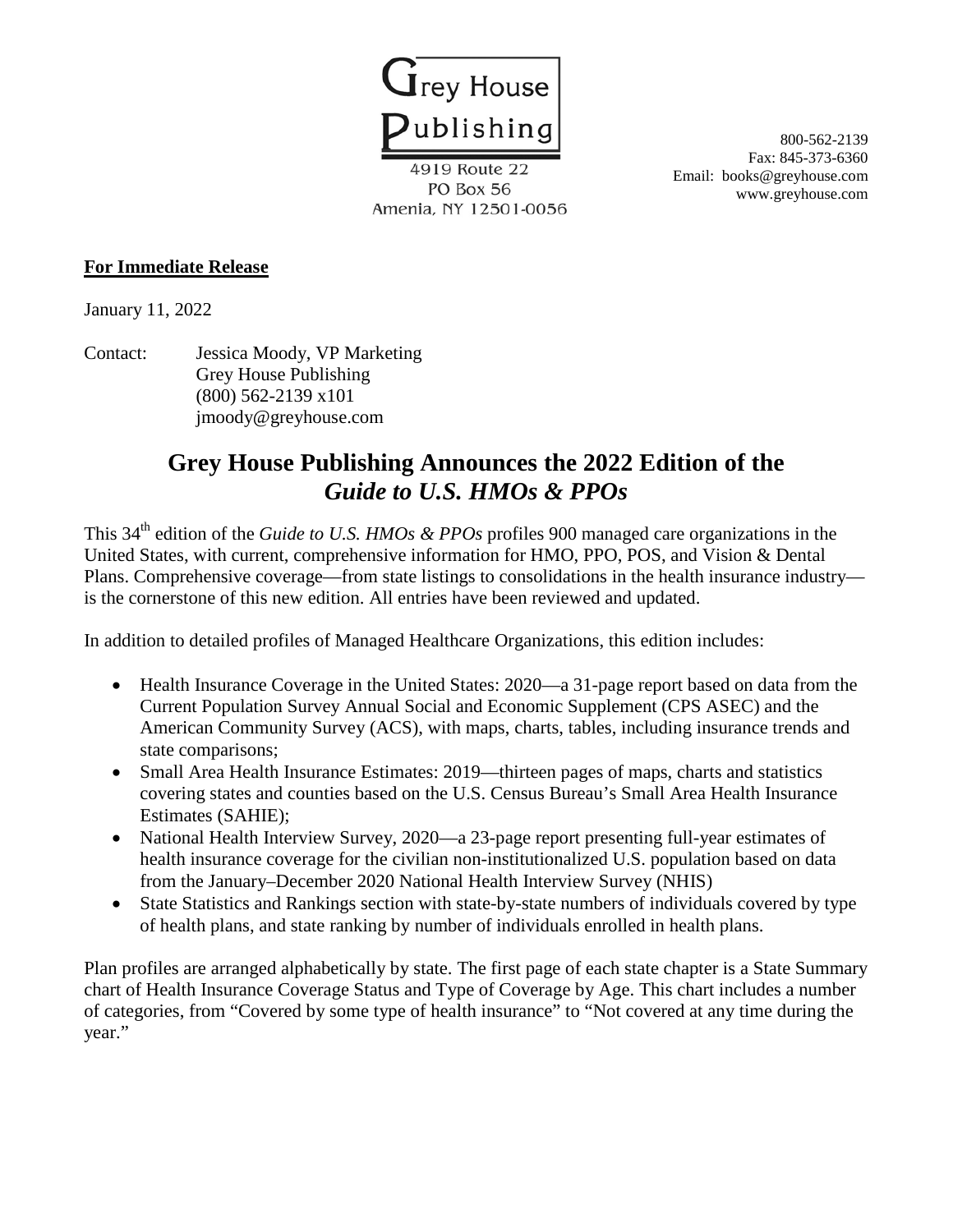Directly following the State Summary, plan listings provide crucial contact information, including key executives, often with direct phones and e-mails where available, fax numbers, web sites and hundreds of e-mail addresses. Each profile provides a detailed summary of the plan, including the following:

- Type of Plan, including Specialty and Benefits
- Type of Coverage
- Type of Payment Plan
- Subscriber Information
- Financial History
- Average Compensation Information
- Employer References
- Current Member Enrollment
- Hospital Affiliations
- Number of Primary Care and Specialty Physicians
- Federal Qualification Status
- For Profit Status
- Specialty Managed Care Partners
- Regional Business Coalitions
- Employer References
- Peer Review Information
- Accreditation Information

In addition to the detailed front matter, state statistics, and comprehensive plan profiles, the *Guide to U.S. HMOs & PPOs* includes two Appendices and five Indexes.

- Appendix A: **Glossary of Health Insurance Terms** Includes more than 150 terms such as Aggregate Indemnity, Diagnostic Related Groups, Non-participating Provider, and Waiting Period.
- Appendix B: **Industry Web Sites**—Contains dozens of the most valuable health care web sites and a detailed description, from Alliance of Community Health Plans to National Society of Certified Healthcare Business Consultants.
- Plan Index: Alphabetical **list of insurance plans** by seven plan types: HMO; PPO; HMO/PPO; Dental; Vision; Medicare; and Multiple.
- Personnel Index: Alphabetical **list of all executives** listed, with their affiliated organization.
- **Membership Enrollment Index**: List of organizations by member enrollment.
- **Primary Care Physician Index**: List of organizations by their number of primary care physicians.
- **Referral/Specialty Care Physician Index**: List of organizations by their number of referral and specialty care physicians.

To broaden its availability, the *Guide to U.S. HMOs & PPOs* is also available for subscription online at https://gold.greyhouse.com. Subscribers can search by plan details, geographic area, number of members, personnel name, title and much more. Users can print out prospect sheets or download data into their own spreadsheet or database. This database is a must for anyone in need of immediate access to contacts in the US managed care marketplace. Plus, buyers of the print directory get a free 30-day subscription to the online database. Call (800) 562-2139 x118 for more information.

The *Guide to U.S. HMOs and PPOs* is an invaluable resource for anyone within the healthcare industry, a much-used marketing tool for companies who provide materials and services to the managed care